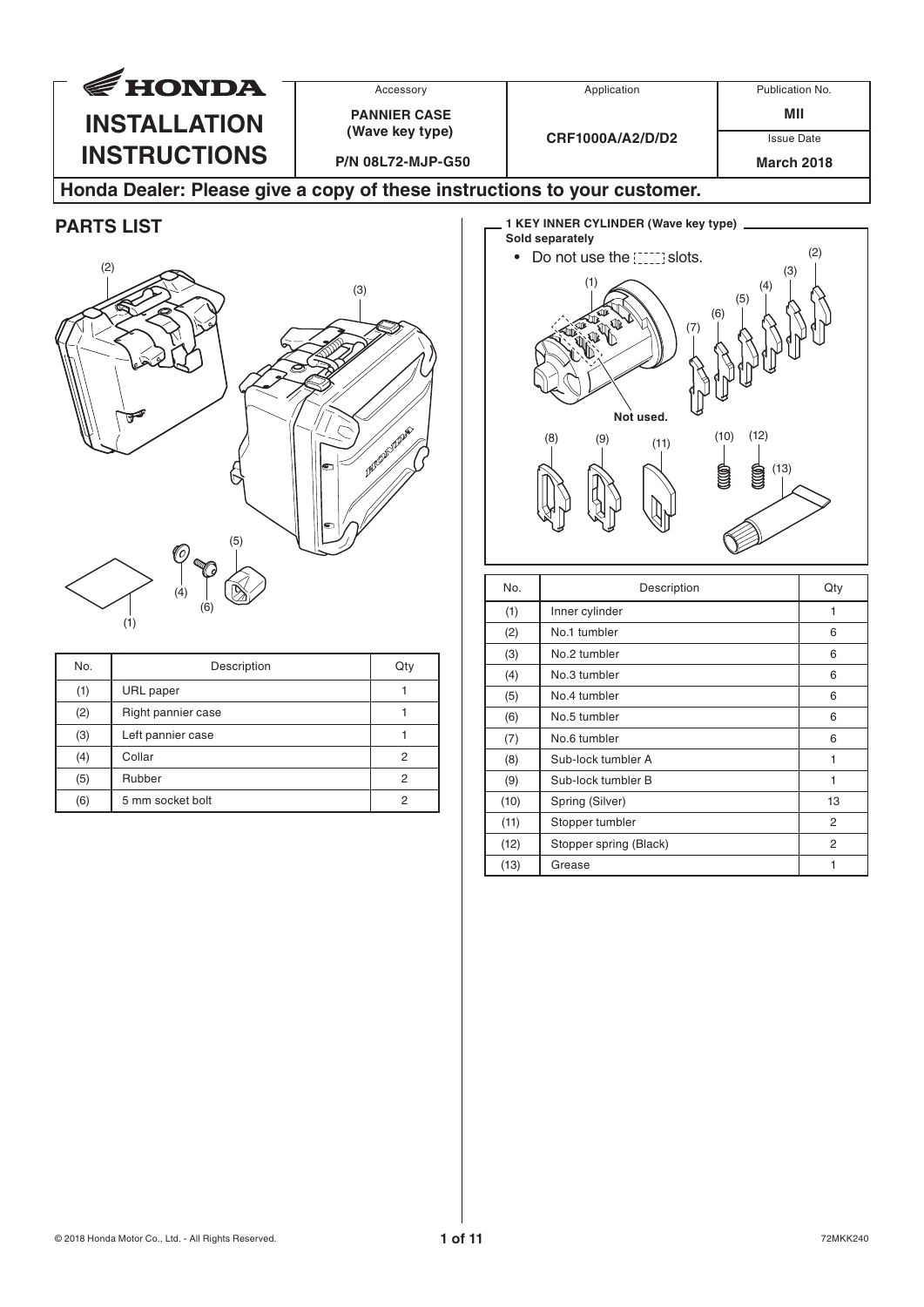

| No. | Description              | Qtv |
|-----|--------------------------|-----|
|     | Pannier inner bag (main) |     |
| (2) | Pannier inner bag (sub)  |     |

# **TOOLS REQUIRED**

Hex wrench (3 mm) Torque wrench

# **TORQUE CHART**

Tighten all screws, bolts, and nuts to their specified torque values. Refer to the Service Manual for the torque values of the removed parts.

| Item             | N·m       | kgf-m | Ibf-ft |
|------------------|-----------|-------|--------|
| 5 mm socket bolt | にっ<br>ے.د | 0.5   | 3.8    |

# **MAXIMUM LOADING CAPACITY**

• The weight of the cargo must not exceed the following maximum loading capacity:

| <b>Maximum Loading Capacity</b> |                  |  |
|---------------------------------|------------------|--|
| Right pannier case              | 5.0 kg (11.0 lb) |  |
| Left pannier case               | 5.0 kg (11.0 lb) |  |

#### **< Notes regarding the key cylinder >**

- This product is used to assemble a key cylinder matching the motorcycle key by combining six types of tumblers.
- When this key cylinder is installed in a box or similar equipment, the installed equipment can be operated with the motorcycle key.





INNER CYLINDER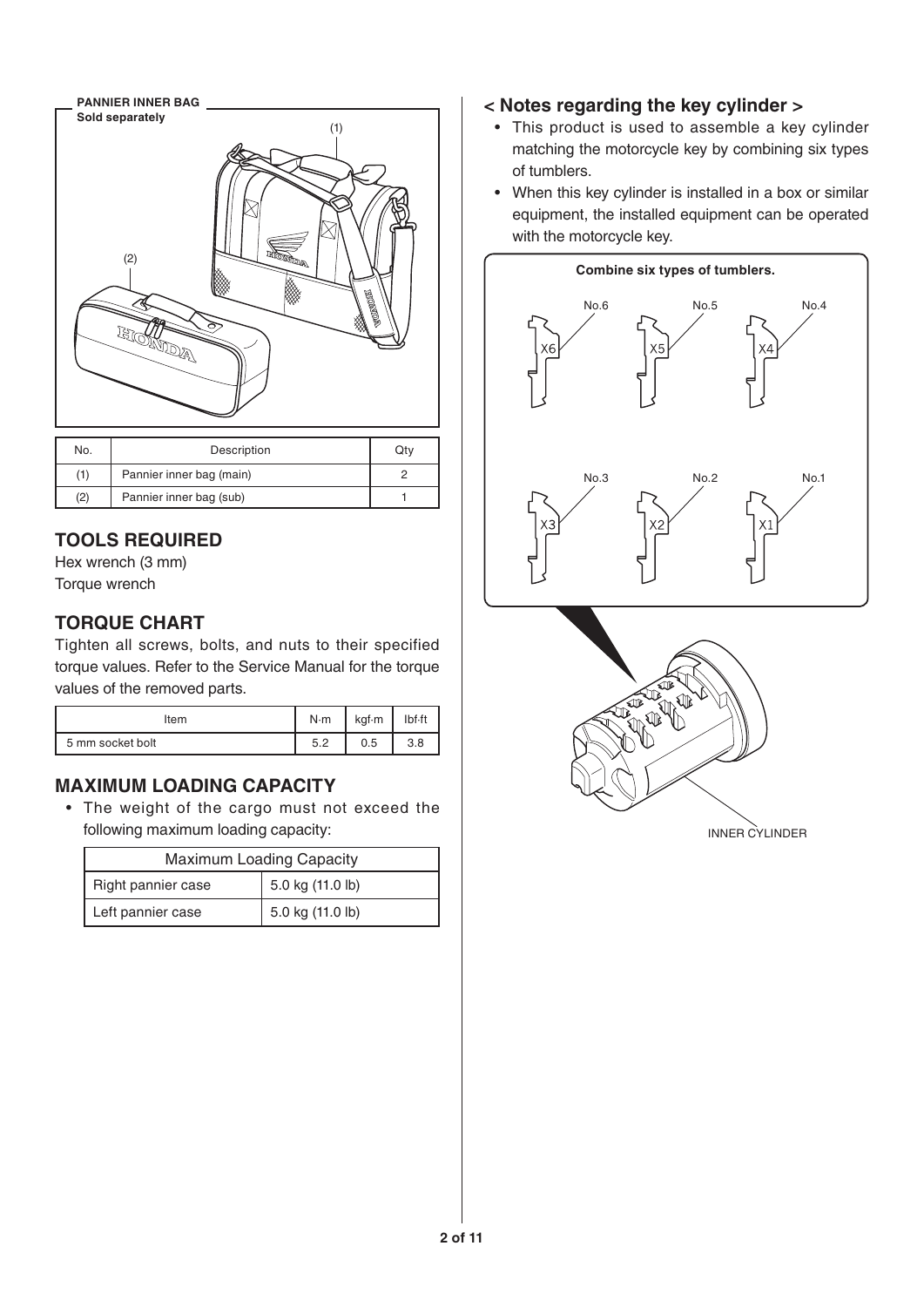#### **INSTALLATION A** CAUTION

- To prevent burns, allow the engine, exhaust system, radiator, etc., to cool before installing the accessory.
- 1. Insert the rubber as shown.

#### **<Left side>**



2. Install the socket bolt and collar as shown.



3. Repeat on the right side.

- 4. The two sub-lock tumbler types shown are provided.
	- The part has a different slot for each of **the two sub-lock tumbler types.**
	- **• As the tumblers are small, keep them in the bag until they are used.**



- 5. The six tumbler types shown are provided.
	- The part has a different width for each of **the six tumbler types.**
	- **• As the tumblers are small, keep them in the bag until they are used.**

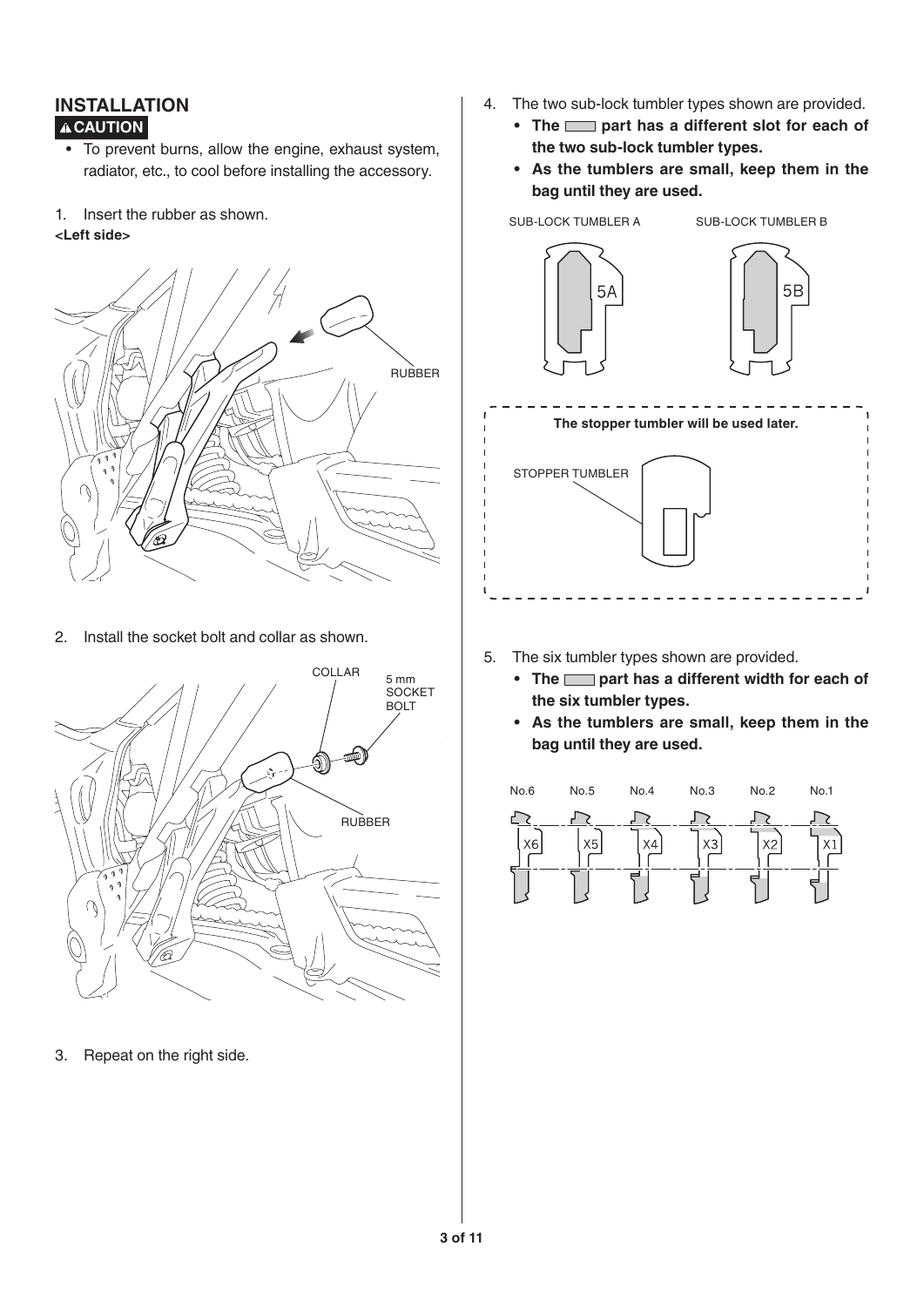- 6. Install the tumblers and springs (silver) as shown.
	- **• First install four No.1 tumblers.**
	- **• Note the installed tumbler to below chart.**







|              | Position A | Position B | Position C | Position D |
|--------------|------------|------------|------------|------------|
| No.1 tumbler |            |            |            |            |
| No.2 tumbler |            |            |            |            |
| No.3 tumbler |            |            |            |            |
| No.4 tumbler |            |            |            |            |
| No.5 tumbler |            |            |            |            |
| No.6 tumbler |            |            |            |            |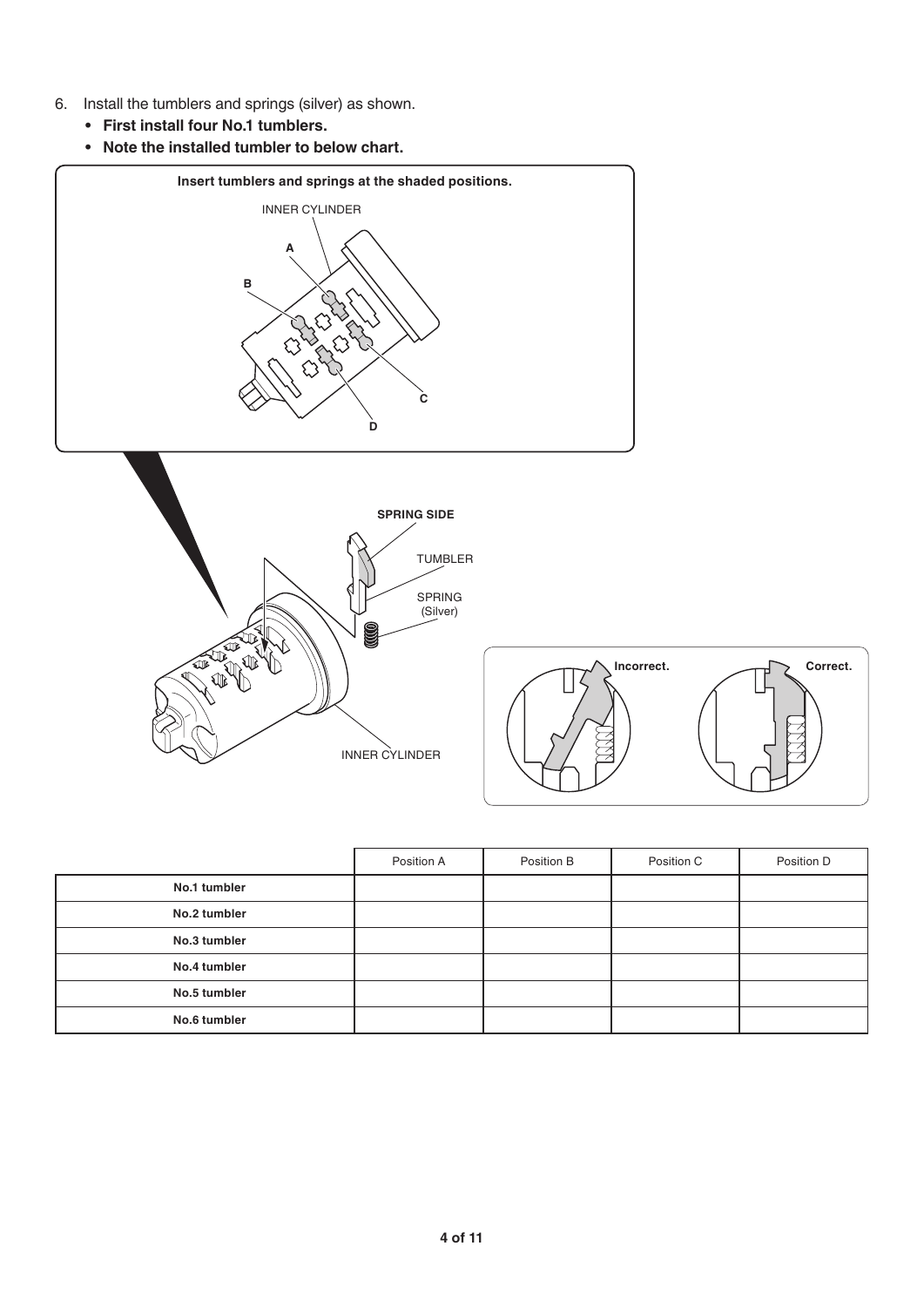- 7. Insert the key as shown.
	- **• Lightly press down on the tumblers from above, then insert the key.**



- 8. Confirm that some tumblers are projecting. Mark the positions of the projected tumblers.
	- **• The positions where tumblers project and the projecting height differ according to the key.**



- 9. Press down lightly on the tumbler, pull the key out.
	- **• The tumbler spring may jump out when the tumbler is not pressed down lightly.**



- 10. Pull out the projecting tumbler(s).
	- **• Leave the spring(s) installed.**



- 11. Insert a different tumbler(s) at the marked positions.
	- **• Use a tumbler of young number one stage.**



- 12. Repeat steps 7 to 11, inserting different tumblers at the marked positions until no tumblers are projected.
	- **• Lightly press down on the tumblers from above, then insert the key.**

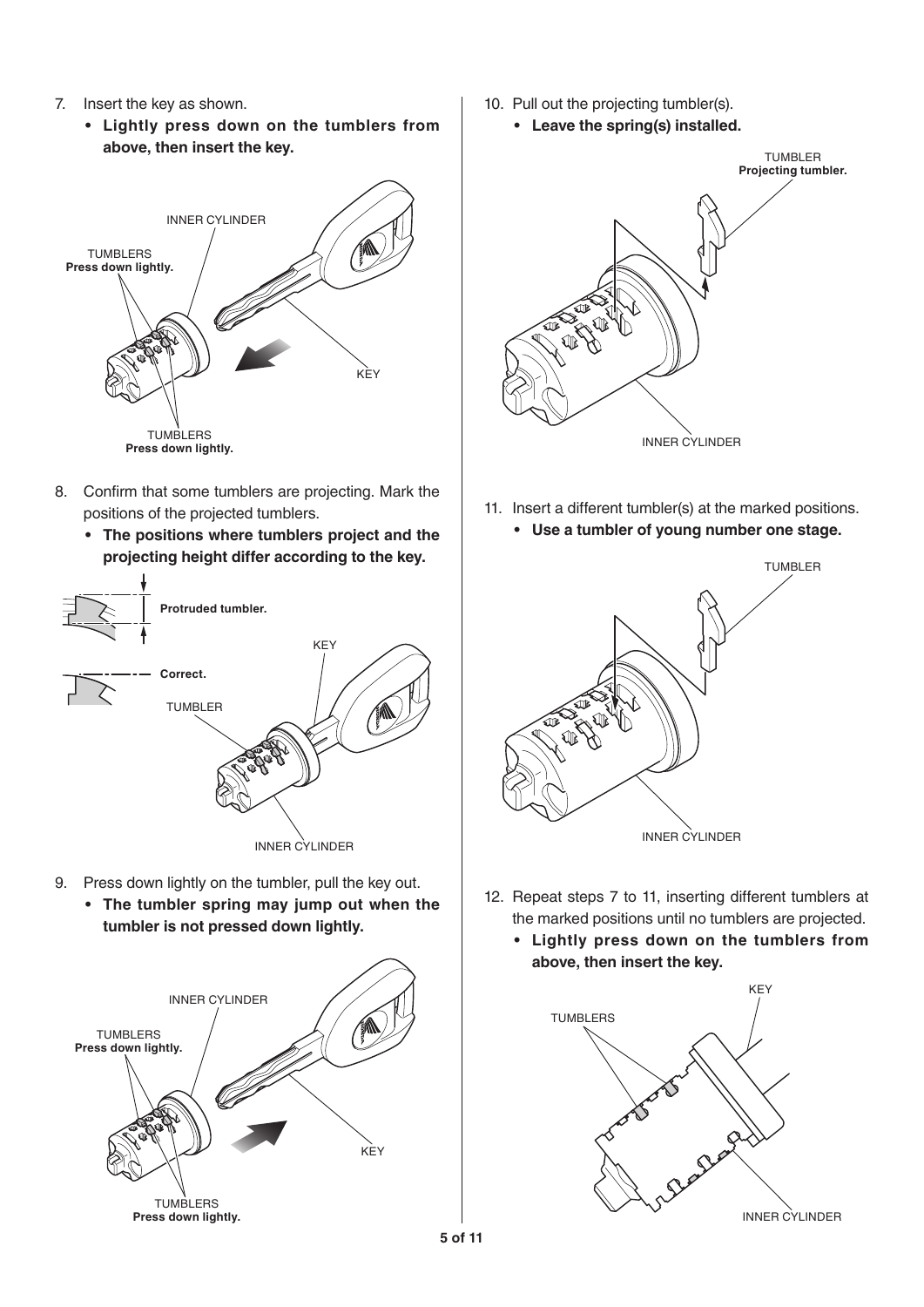- 13. Install the tumblers and springs (silver) to the reverse side inner cylinder as shown.
	- **• First install two No.1 tumblers.**



INNER CYLINDER

**• Note the installed tumbler to below chart.**

|              | Position E | Position F |
|--------------|------------|------------|
| No.1 tumbler |            |            |
| No.2 tumbler |            |            |
| No.3 tumbler |            |            |
| No.4 tumbler |            |            |
| No.5 tumbler |            |            |
| No.6 tumbler |            |            |

14. Use steps 7 through 11 to assemble the reverse side inner cylinder in the same manner.



15. Install the sub-lock tumbler as shown.



**• Note the installed tumbler to below chart.**

| Sub-lock tumbler A |  |
|--------------------|--|
| Sub-lock tumbler B |  |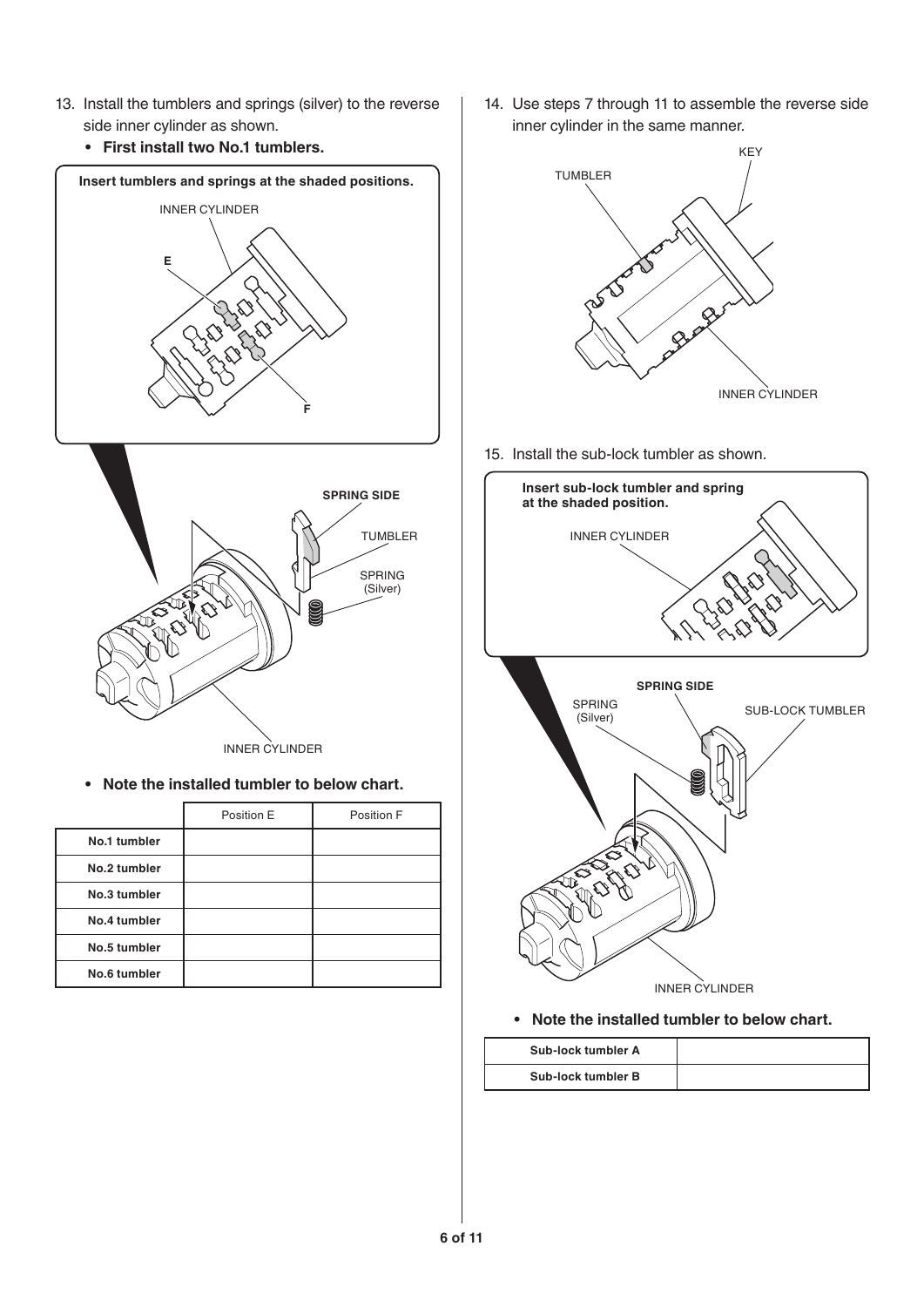- 16. Confirm that sub-lock tumbler is not projecting.
	- **• If the tumbler is projected, change the another sub-lock tumbler and recheck.**



- 17. Insert the assembled inner cylinder into the key cylinder as shown.
	- **• Confirm the inner cylinder turns clockwise smoothly.**



- 18. Pull out the inner cylinder.
- 19. Press down lightly on the tumblers and pull out the key.

20. Install the stopper tumbler and stopper spring (black) as shown.



- 21. Insert the key as shown.
	- **• Lightly press down on the tumblers from above, then insert the key.**
	- **• Confirm that the stopper tumbler jumps out.**

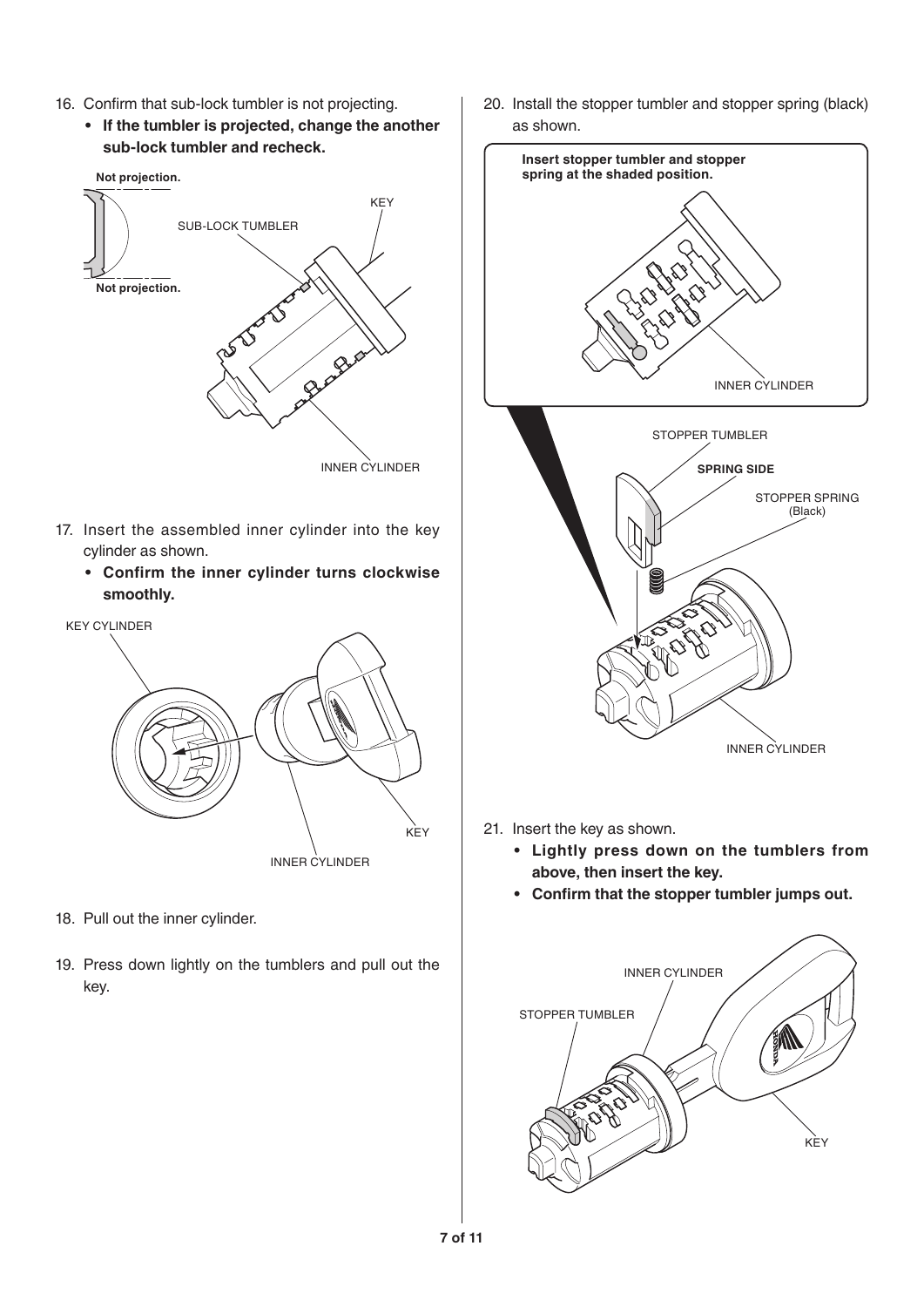- 22. Apply grease to the shaded areas as shown.
	- **• Apply to the tumbler and to the outer circumference of the inner cylinder.**
	- **• Only use the supplied grease.**



**Apply.**

- 23. Install the inner cylinder by sliding the stopper tumbler along the slide guide while rotating it.
	- **• If the inner cylinder cannot be inserted, again confirm that no tumblers other than the stopper tumbler have jumped out.**



24. Draw out the key and check that the inner cylinder does not come out.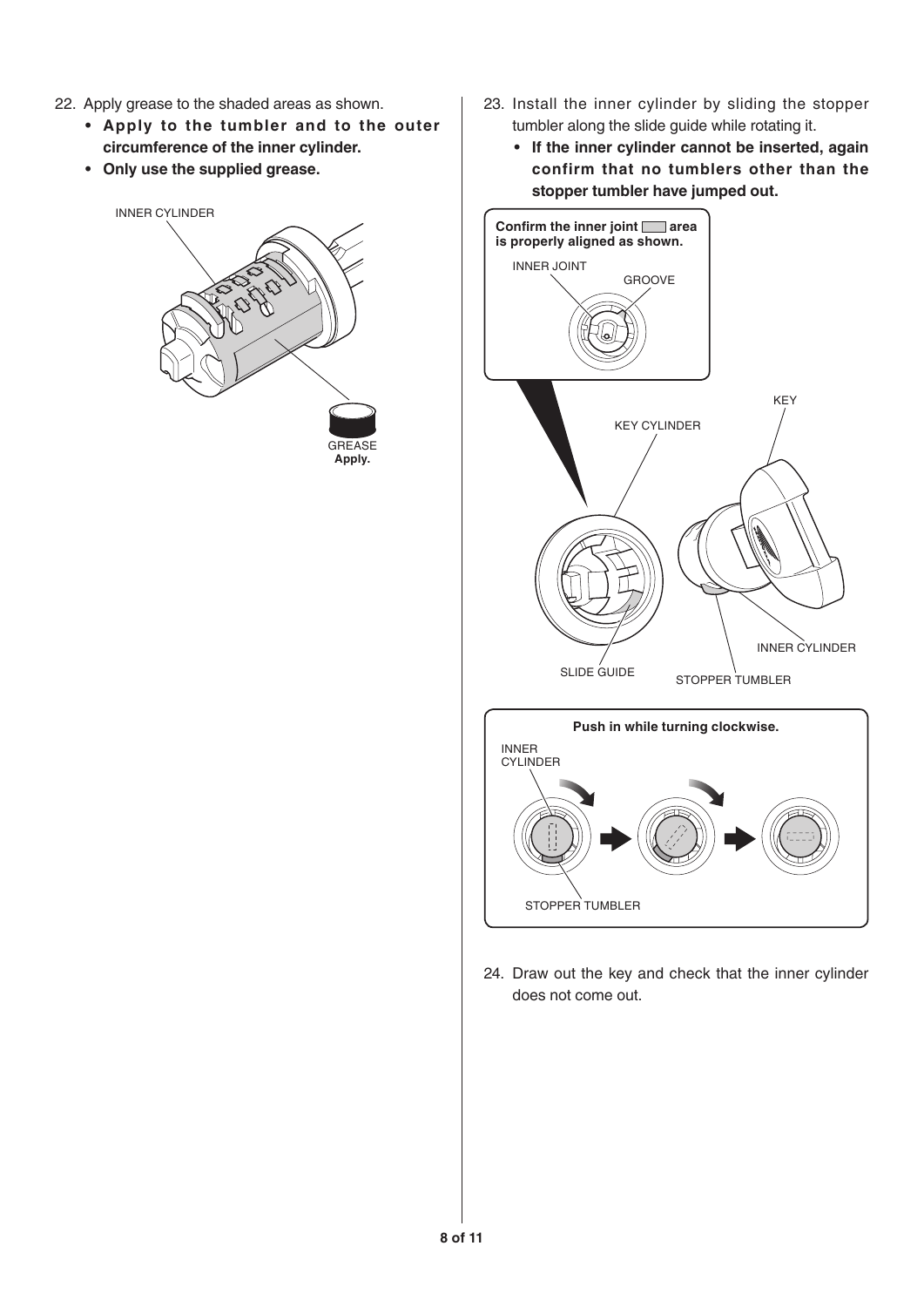## **FOR USE OF THE PANNIERS A** CAUTION

• To prevent burns, allow the engine, exhaust system, radiator, etc., to cool before installing and removing the accessory.

## **How to Open the Panniers**

1. Install the key as shown and release the lock by turning.



2. Open the latch as shown.



3. Open the lid as shown.



#### **How to Close the Panniers**

- 1. Close and lock the pannier case in reverse order of opening.
	- **• Be careful not to have the stored item pinched when the pannier case is closed.**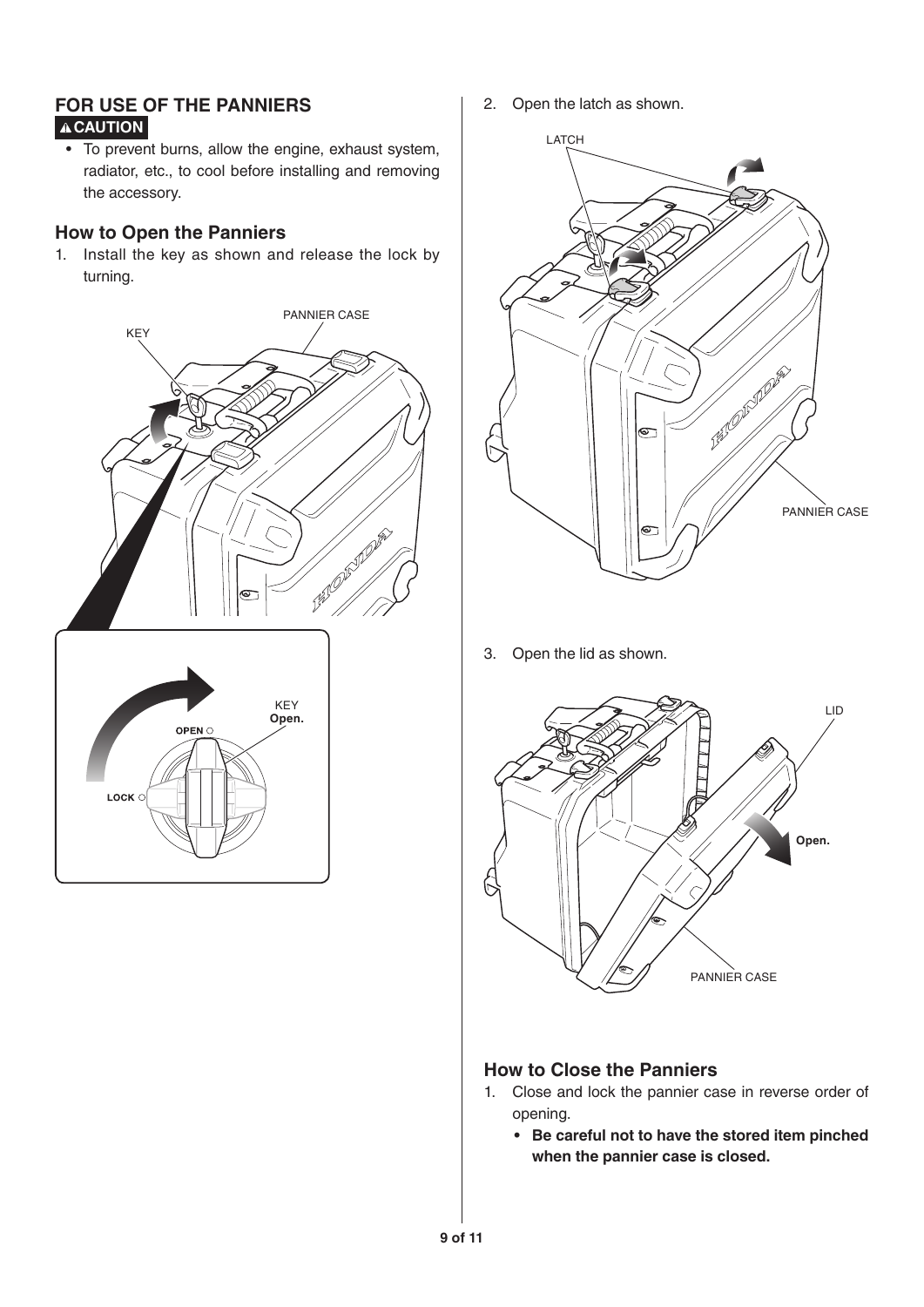## **How to Install the Panniers**

1. Release the lock by turning the key clockwise.



- 2. Insert the left pannier case as shown.
	- **• First engage at the rubber and then install at the two holes.**



3. Lower the lever as shown.



4. Lock the pannier by turning the key in the direction shown.